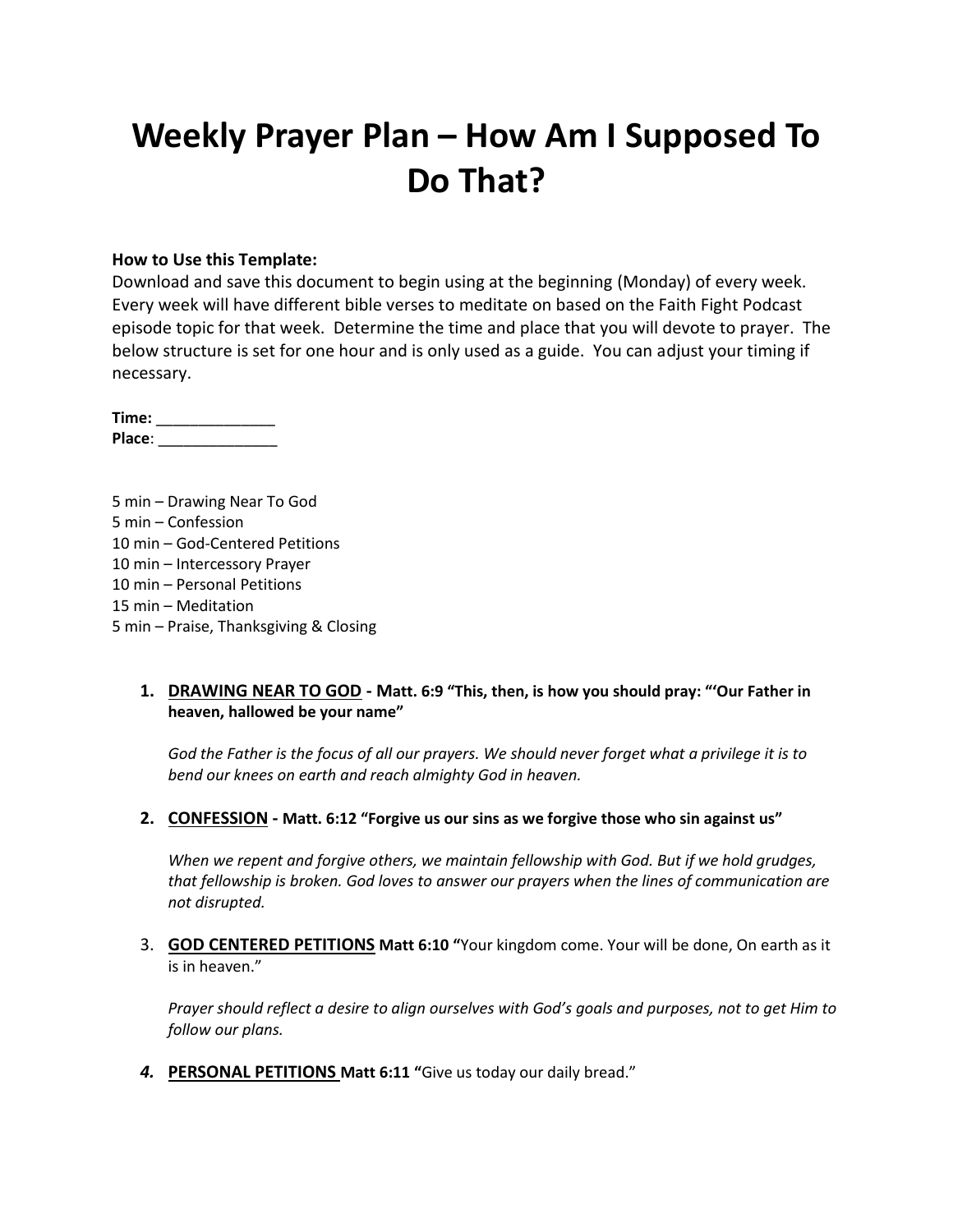*We are dependent upon the Lord for our needs and He wants us to come to Him with our requests.*

5. **MEDITATION Joshua 1:8** "Keep this Book of the Law always on your lips; meditate on it day and night, so that you may be careful to do everything written in it. Then you will be prosperous and successful."

*Meditation is thinking about the word of God to understand what it means in the context of the scripture and how it can apply to your life today. The Word of God is powerful enough to still be relevant in your life today even though it was written thousands of years ago.*

#### **Read through the scripture passages for today as listed below:**

#### Meditational Verses

Monday: 1 Thessalonians 5:12-22 Tuesday: Ephesians 4:17-32 Wednesday: Matthew 5:43-48 Thursday: Romans 12:1-2 Friday: Matthew 5:27-30 Saturday: Matthew 19:16-30 Sunday: Matthew 18:21-35

**Once you have read the scripture for today, write down your answer to the questions below or any other insight/revelation that you receive in your prayer journal.** 

- 1. Is there a promise to claim?
- 2. Is there a lesson to learn?
- 3. Is there a blessing to enjoy?
- 4. Is there a command to obey?
- 5. Is there a sin to avoid?
- 6. Is there a new thought to carry with me?
- **6. PRAISE & THANKSGIVING 1 John 5:14-15** "This is the confidence we have in approaching God: that if we ask anything according to his will, he hears us. And if we know that he hears us whatever we ask—we know that we have what we asked of him."

We can end our prayer time with confidence that God has heard our prayer and will *answer in His perfect timing. Demonstrate your faith in Him by showing thanks before you see the answer to your prayers.*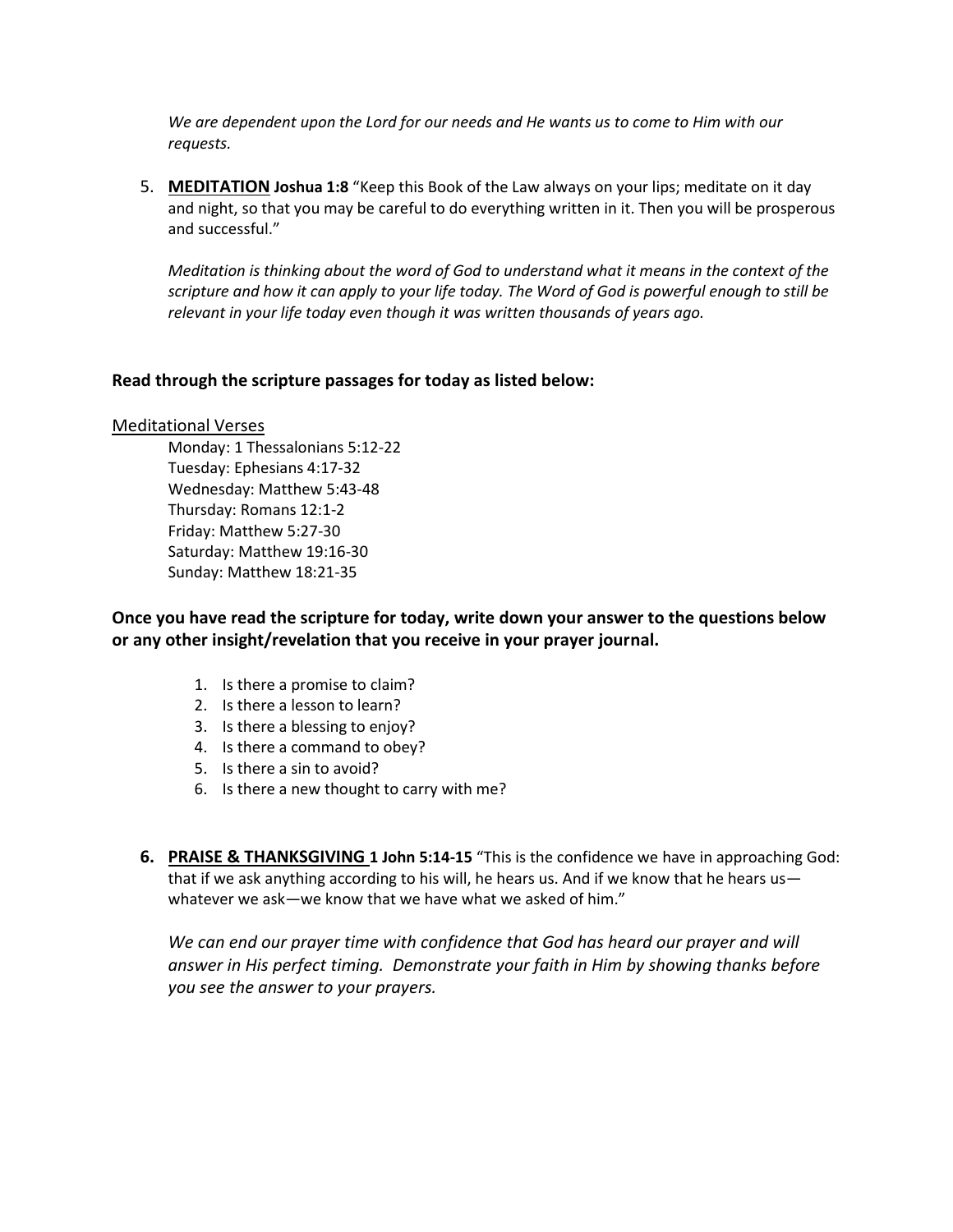## **How Am I Supposed To Do That?**

Have you ever been reading a passage of Scripture and with your whole heart you want to do what it says but then you think about it and wonder "how am I supposed to do that?" The truth is that there are some New Testament commands that are challenging for us to attain. They require our whole heart to do them. I'm going to get into a few of these today and explain how we can meet the mark with the help of the Holy Spirit.

#### **Rejoice, pray & give thanks in all circumstances**

*Rejoice always, pray continually, give thanks in all circumstances; for this is God's will for you in Christ Jesus. - 1 Thessalonians 5:16-18 NIV*

These commands are simple but following it certainly isn't. The only way we can consistently give thanks, rejoice and pray continually is by knowing that God is working something out in our lives. Our thanksgiving to God should not fluctuate with our circumstances or feelings. When we make a conscious choice to do what God says we will begin to see situations from a new perspective because through our obedience to his Word, we will know Him better.

#### **Love your enemy**

*You have heard that it was said, 'Love your neighbor and hate your enemy.' But I tell you, love your enemies and pray for those who persecute you, that you may be children of your Father in heaven. He causes his sun to rise on the evil and the good, and sends rain on the righteous and the unrighteous. - Matthew 5:43-45 NIV*

To love your enemies is to reflect the character of your Heavenly Father. By telling us not to retaliate, Jesus keeps us from taking the law into our own hands. And by loving and praying for our enemies we can overcome evil with good. If you love your enemies and treat them well, you will truly show that Jesus is the Lord of your life.

### **Be angry and do not sin**

*"In your anger do not sin": Do not let the sun go down while you are still angry, and do not give the devil a foothold. - Ephesians 4:26-27 NIV*

Paul says to control your anger and deal with it daily. Don't allow the devil to have an opportunity to inflame it into something bigger. Anger is sinful when it attacks people and seeks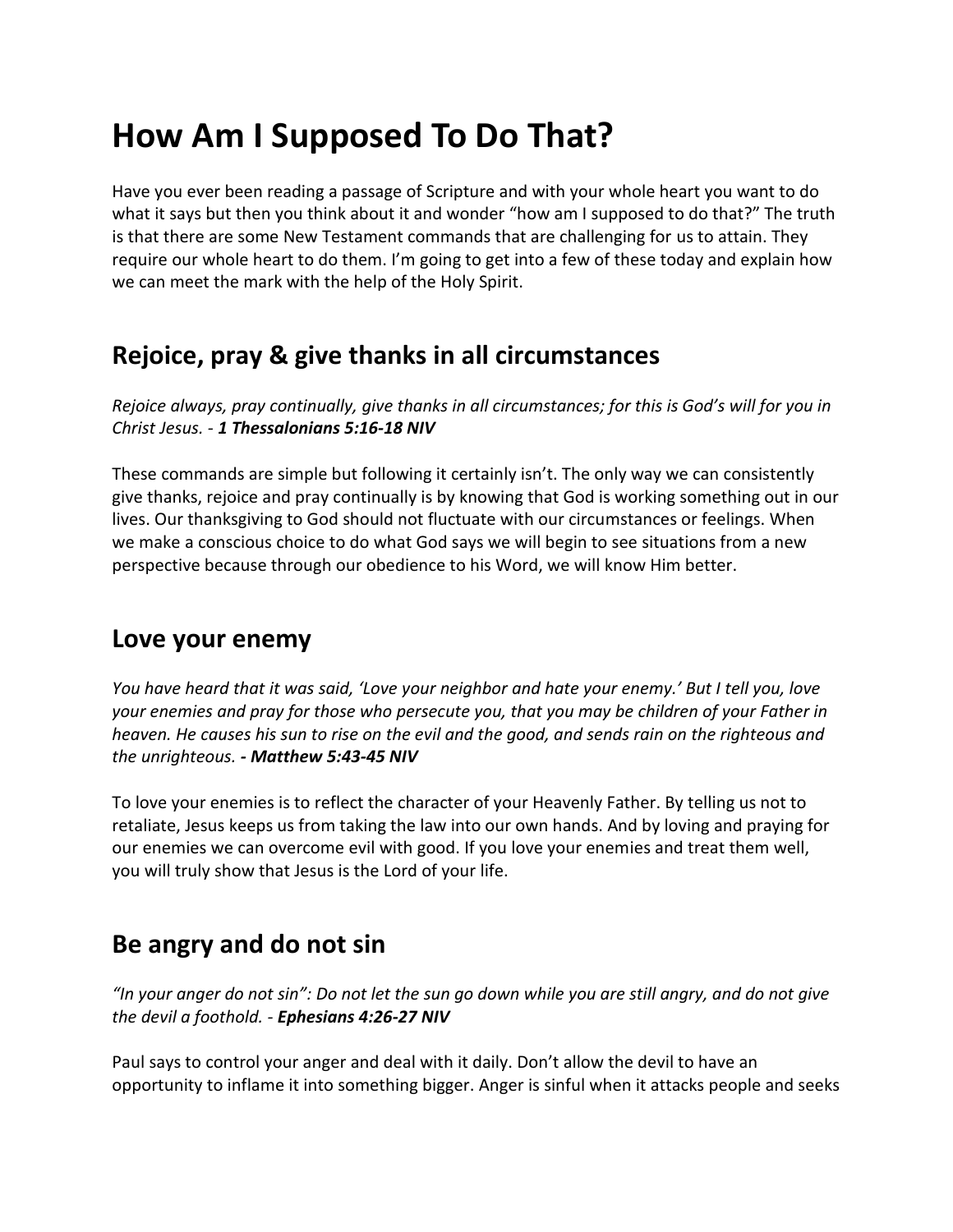revenge rather than addressing the problem. Don't let a day end before you begin to work on mending your relationship.

## **Love your neighbor as yourself**

*Jesus replied: " 'Love the Lord your God with all your heart and with all your soul and with all your mind.' This is the first and greatest commandment. And the second is like it: 'Love your neighbor as yourself.' - Matthew 22:37-39 NIV*

It's interesting that Jesus mentions to Love your neighbour right after he says to love God. The fact is, you can't love God without loving your neighbour. To love your neighbour means to make the decision to compassionately and righteously peruse his or her well being.

### **Give when you have a need**

*Do not be deceived: God cannot be mocked. A man reaps what he sows. Whoever sows to please their flesh, from the flesh will reap destruction; whoever sows to please the Spirit, from the Spirit will reap eternal life. Let us not become weary in doing good, for at the proper time we will reap a harvest if we do not give up. - Galatians 6:7-9 NIV*

God has established certain laws that govern the universe that he made. Paul articulates an important spiritual law here. Whatever you sow you will reap. A farmer harvest exactly what he plants. Like a farmer, you decide what you want to harvest and sow those seeds. So when you have a need sow a seed by Faith and you will receive a harvest.

#### **Do not conform to this world**

*Do not conform to the pattern of this world, but be transformed by the renewing of your mind. Then you will be able to test and approve what God's will is—his good, pleasing and perfect will. - Romans 12:2 NIV*

When God has all of us and the world has none of us, then God does the work of renewing our minds. He brings our thoughts in line with his thoughts so that we think God's thoughts after him. When this happens, he can better bring his plans to pass in our lives because we will be thinking like him. The key in all of this is to be fully surrendered to God and refuse to follow the ways of the world.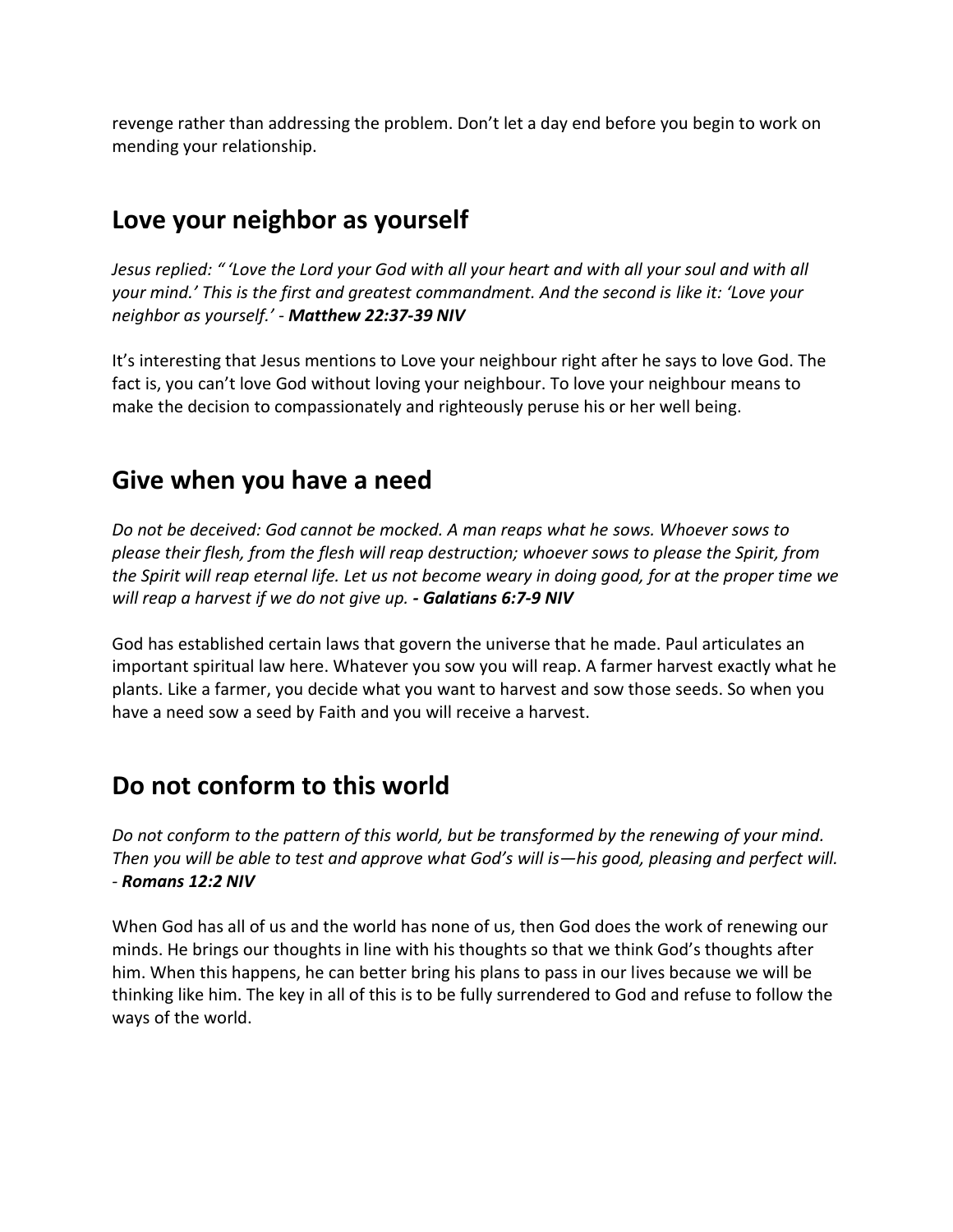#### **Have faith in what we do not see**

*Now faith is confidence in what we hope for and assurance about what we do not see. - Hebrews 11:1 NIV*

To exercise faith is to have confidence about an expectation without visible proof that it will happen. The only way to have this type of confidence is by the trustworthiness of the object of your faith, which is God. Having faith in God is to act like God is telling the truth about it. Whatever the promise that you are believing God for, even you don't see it, your behaviour should reflect what you believing for.

### **Forgive your brother & sister 77 times**

*Then Peter came to Jesus and asked, "Lord, how many times shall I forgive my brother or sister who sins against me? Up to seven times?" Jesus answered, "I tell you, not seven times, but seventy-seven times. - Matthew 18:21-22*

During this time Jewish rabbis taught that forgiveness should only be extended three times. So Peter thought he was being generous by suggesting that he forgive seven times. But by Jesus saying he should forgive 77 times he is insisting that forgiveness has no limits. Also remember, God gives us wisdom. This does not mean that you put yourself in a position to be wronged by someone over and over after for forgave them.

## **Don't lust in your heart**

*"You have heard that it was said, 'You shall not commit adultery.' But I tell you that anyone who looks at a woman lustfully has already committed adultery with her in his heart. - Matthew 5:27-28 NIV*

Sexual purity involves more than avoiding a physical act. It involves the heart because that is the source of the emotion that can lead to all sins. Sinful desires in the heart lead to sinful actions in the flesh. Jesus was after the heart here because if we have a changed heart it is easier to live for God.